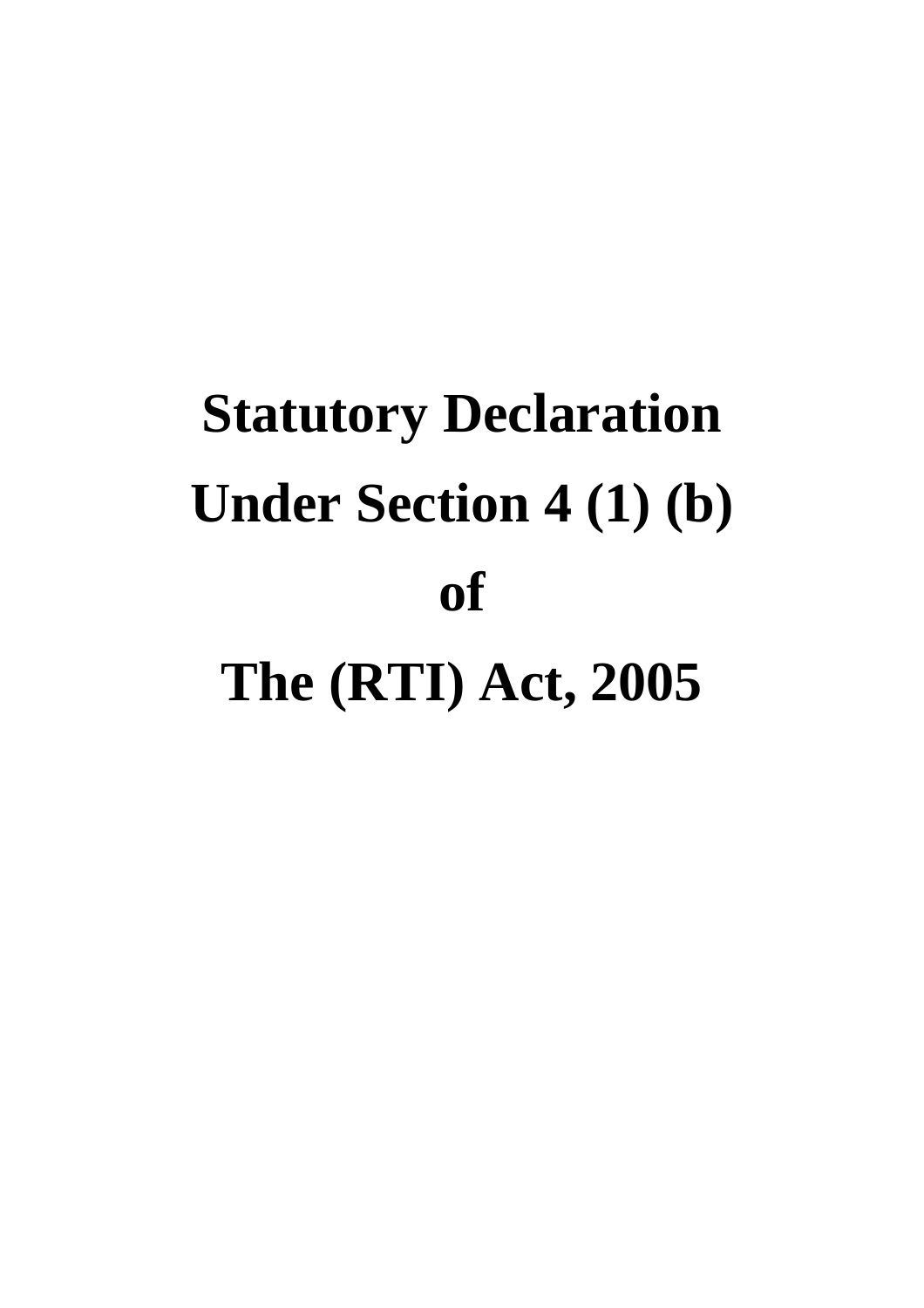## **Statutory declaration under section 4 (1) (b) Right to information (RTI) Act, 2005**

| Sr.            | Title                     | Details                              |  |
|----------------|---------------------------|--------------------------------------|--|
| No.            |                           |                                      |  |
|                | Name of the Organization  | Krantiagrani G. D. Bapu Lad          |  |
|                |                           | Mahavidyalaya Kundal                 |  |
| $\mathcal{D}$  | <b>Postal Address</b>     | Kundal, Tal. Palus, Dist.<br>Sangli, |  |
|                |                           | Maharashtra.                         |  |
|                |                           |                                      |  |
| 3              | Website                   | www.kgdbapuladcollege.in             |  |
| $\overline{4}$ | E-Mail                    | kgdblm@gmail.com                     |  |
| 5              | Approvals and Affiliation | Shivaji University Kolhapur          |  |
| 6              | Name of the Principal     | Dr. P. B. Lad                        |  |

#### **Particulars of the organization**

### **Courses offered:**

- 1. B.A. Hons. in English, Marathi, Economics, History
- 2. B.Com.
- 3. Bachelor of Computer Application (B.C.A.)
- 4. B.Sc. Hons. in Chemistry, Zoology, Computer Science